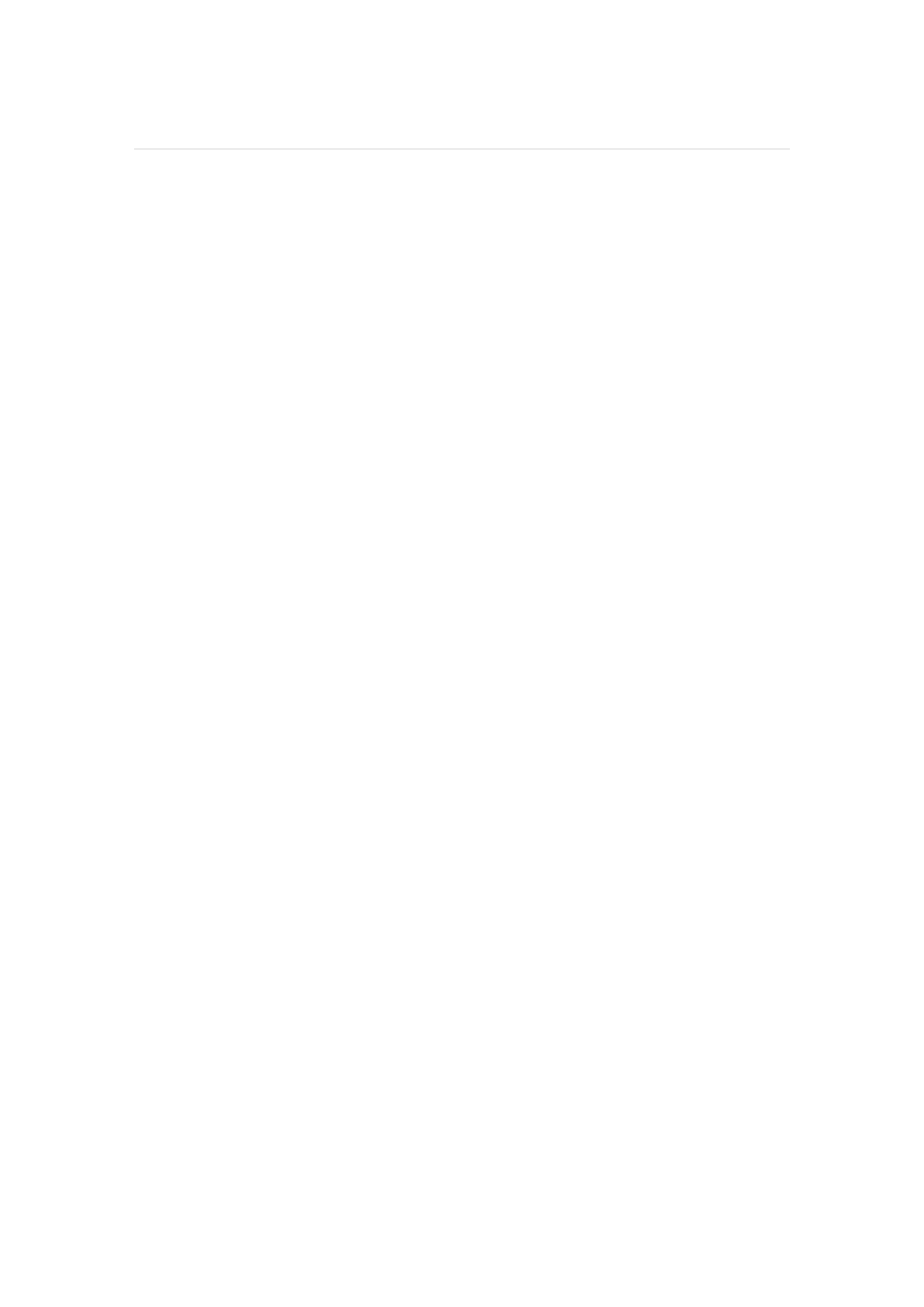# **NHS Jobs feature** releases



#### **Reserve list**



We have added a new feature which lets employers create a reserve list from shortlisted applicants. Employers are able to save applicants to the reserve list and invite them to interview at a later date. We email shortlisted applicants to let them know they are on the reserve list, rather than send them a rejection email. This is in response to user feedback. We have also added a feature to allow employers to access the reserve list during the interview stage. This will allow them to invite extra candidates to interview from the reserve list.



### **Improvements to Manage users**

We have added the ability for a Super user to add or change a user's role without it affecting their role in other organisations. This means that a user can have a different role in each organisation they are part of.



### New 'overview of your organisation' template

employer dashboard, allowing Super users to create a template that provides an view template will prepopulate the 'Give an overview of your organisation' text box when users are creating a new job advert. Users will still be able to edit and update



#### **Remote interview invites**

Employers will now be able to set up remote interviews and send the invites to the shortlisted applicants. The remote interview invites will not contain any interview location. Employers will need to contact applicants directly with the details of how to join the remote interview.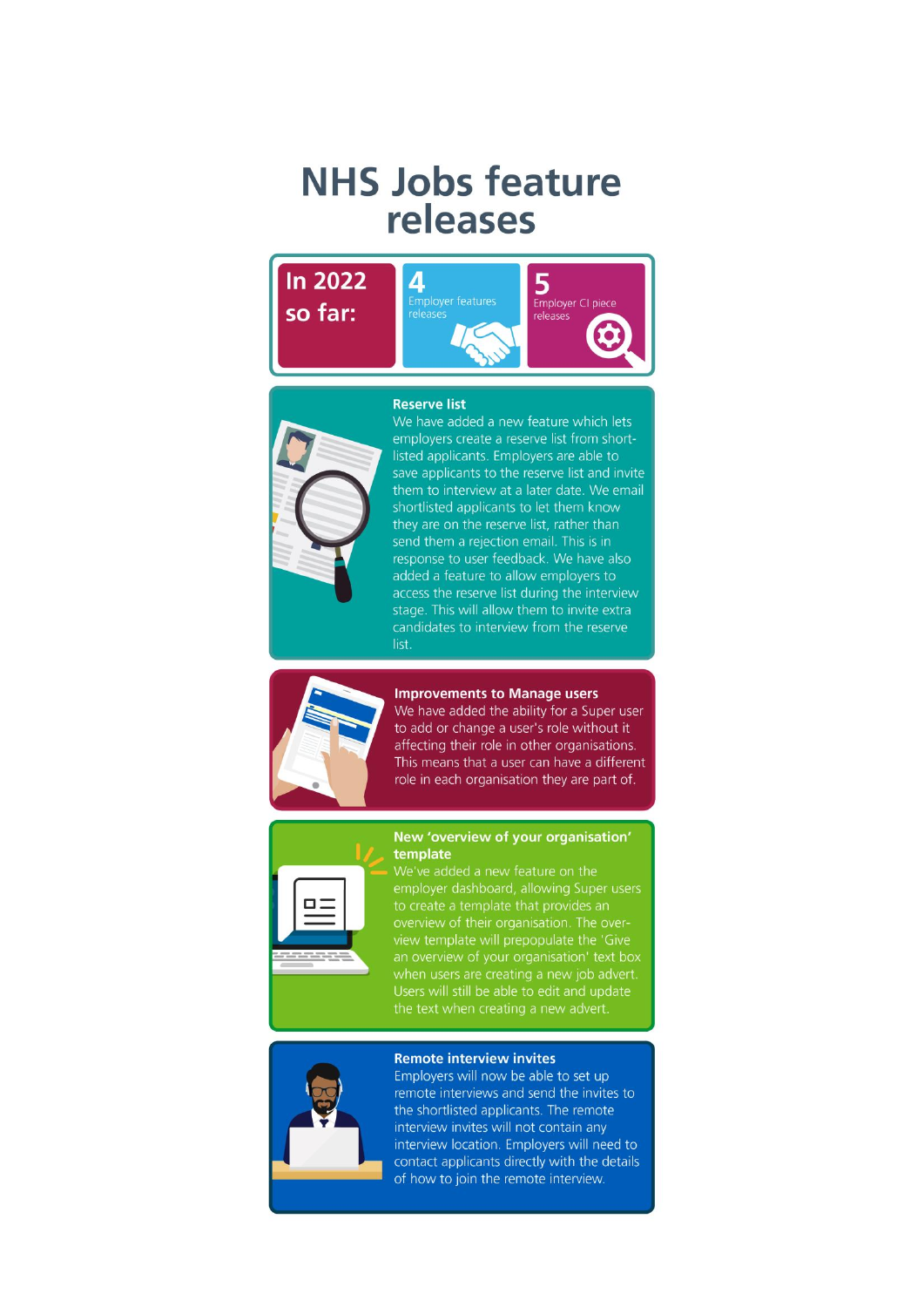**[CLICK HERE FOR LATEST RELEASE INFORMATION](https://www.nhsbsa.nhs.uk/new-nhs-jobs-service/help-and-support-employers)**

## **Information for all NHS Jobs users**

# ាំ

## **First quarterly roadmap update and new NHS Jobs brochure launched**

NHS Jobs' new service continues to go from strength to strength, with over half a million job seekers and 6,600 employers successfully using the groundbreaking new platform.

Working with employers and stakeholders, we have developed a completely new service to manage the full recruitment life cycles, from job posting to onboarding successful applicants.

The new service has additional features and enhancements, based on feedback from those who use it, while keeping all the functionality of the current service.

Work on migrating organisations from the current version of the platform has been ongoing for two years, with over 6,600 organisations now successfully onboarded.

The current platform will cease to exist after 2022 with work continuing to migrate the final organisations across to the new service.

NHS Jobs has created a new Roadmap, which has now had its first quarterly update.

Further to this, a new NHS Jobs brochure has been produced, showcasing all the benefits the service offers for organisations using it, from on-boarding to the continuous improvements and support offered to employers and applicants.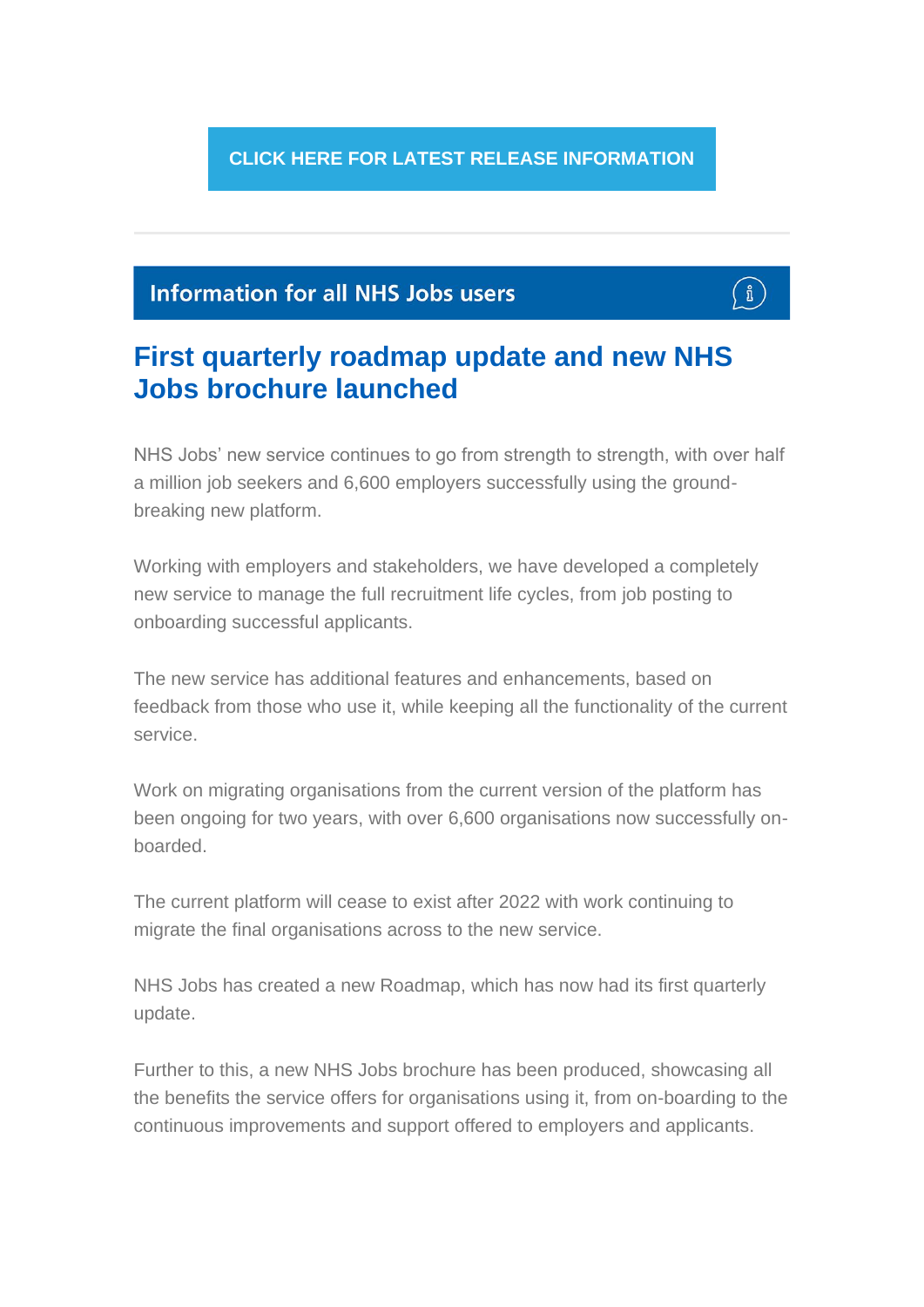View them both on the [NHS Jobs publications page.](https://www.nhsbsa.nhs.uk/nhs-jobs-publications)



## **Training and support - training sessions**

The Training and Support Team have created a range of resources including user guides and videos which you can find on the [Help and support for](https://www.nhsbsa.nhs.uk/new-nhs-jobs-service/help-and-support-employers)  [employer page.](https://www.nhsbsa.nhs.uk/new-nhs-jobs-service/help-and-support-employers)

Recently we've been talking to GP Practices and Primary Care Networks to deliver training sessions. These have covered creating a job and scoring & shortlisting your applicants, which we got some great feedback for:

*"Thank you, very helpful."*

*"Thank you for the training, look forward to the next one."*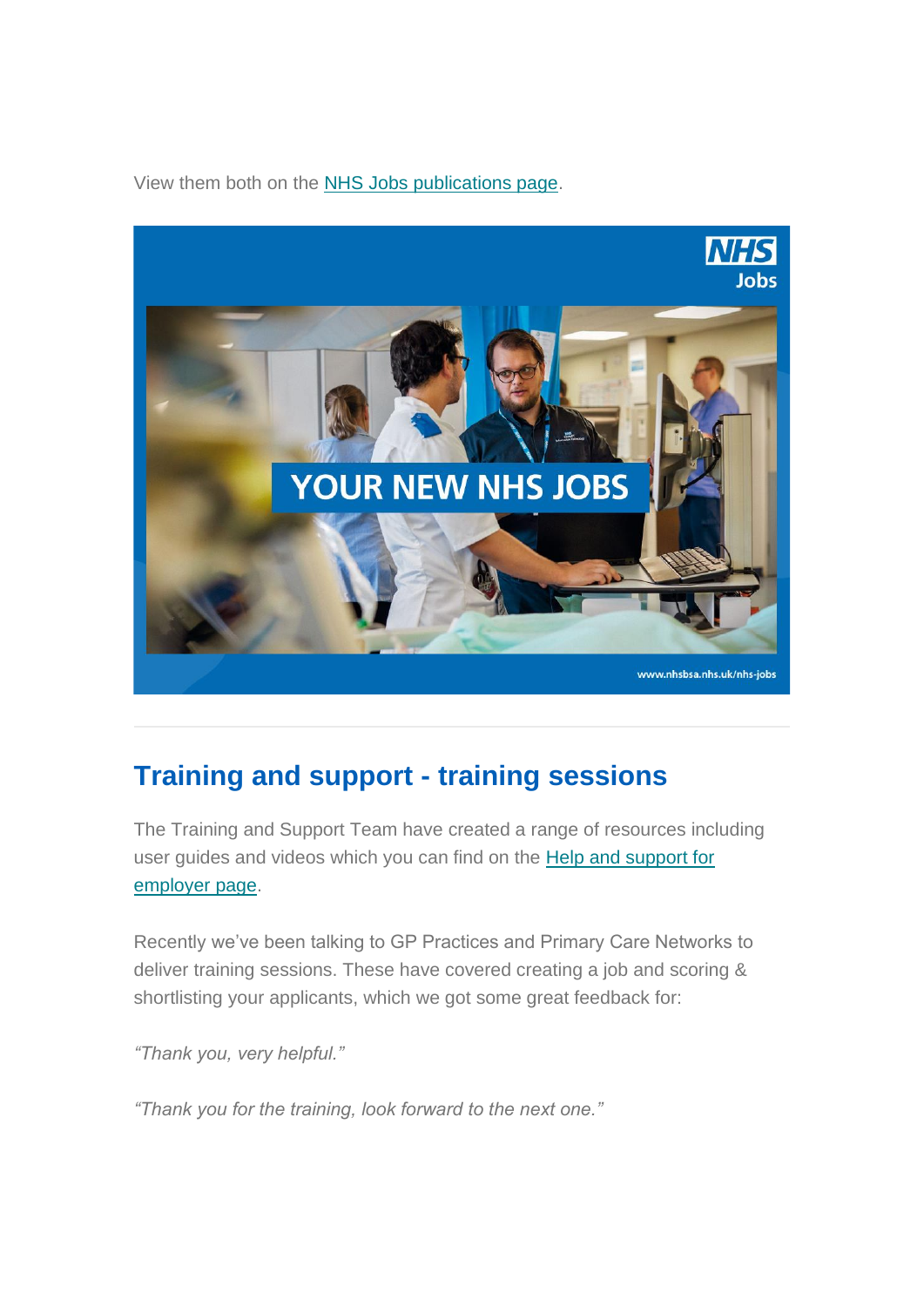*"I have signed up for the other sessions!"*

We'll be delivering more of these bitesize sessions in the near future so look out for more information. If you do have a question, try our [online knowledge](https://faq.nhsbsa.nhs.uk/knowledgebase/category/?articlecategory=NHS%20Jobs&id=CAT-04837&parentid=)  [base](https://faq.nhsbsa.nhs.uk/knowledgebase/category/?articlecategory=NHS%20Jobs&id=CAT-04837&parentid=) where you can find hundreds of answers to frequently asked questions.

## **New NHS Jobs service**

## **Training and Support - More details about the pay**

This month we're focusing on how to use the '**More details about the pay**' section when creating a job listing.

On the '**What is the pay range?**' page, you'll enter the pay and select the timeframe. In this example, a pay range is used.

In the '**More details about the pay (optional)**' box, the '**Pro-rata including High Cost Area Allowance**' information is added:

| 25655<br>£  |                                                         |  |  |
|-------------|---------------------------------------------------------|--|--|
|             |                                                         |  |  |
| to          |                                                         |  |  |
| 31534<br>£  |                                                         |  |  |
|             |                                                         |  |  |
| Timeframe   |                                                         |  |  |
|             |                                                         |  |  |
| a year<br>v |                                                         |  |  |
|             |                                                         |  |  |
|             | More details about the pay (optional)                   |  |  |
|             | For example, includes high cost area supplements (HCAS) |  |  |
|             | This will show on the job advert.                       |  |  |
|             |                                                         |  |  |

On the '**Check and save the job details**' page, you can check this information, before publishing it to jobseekers: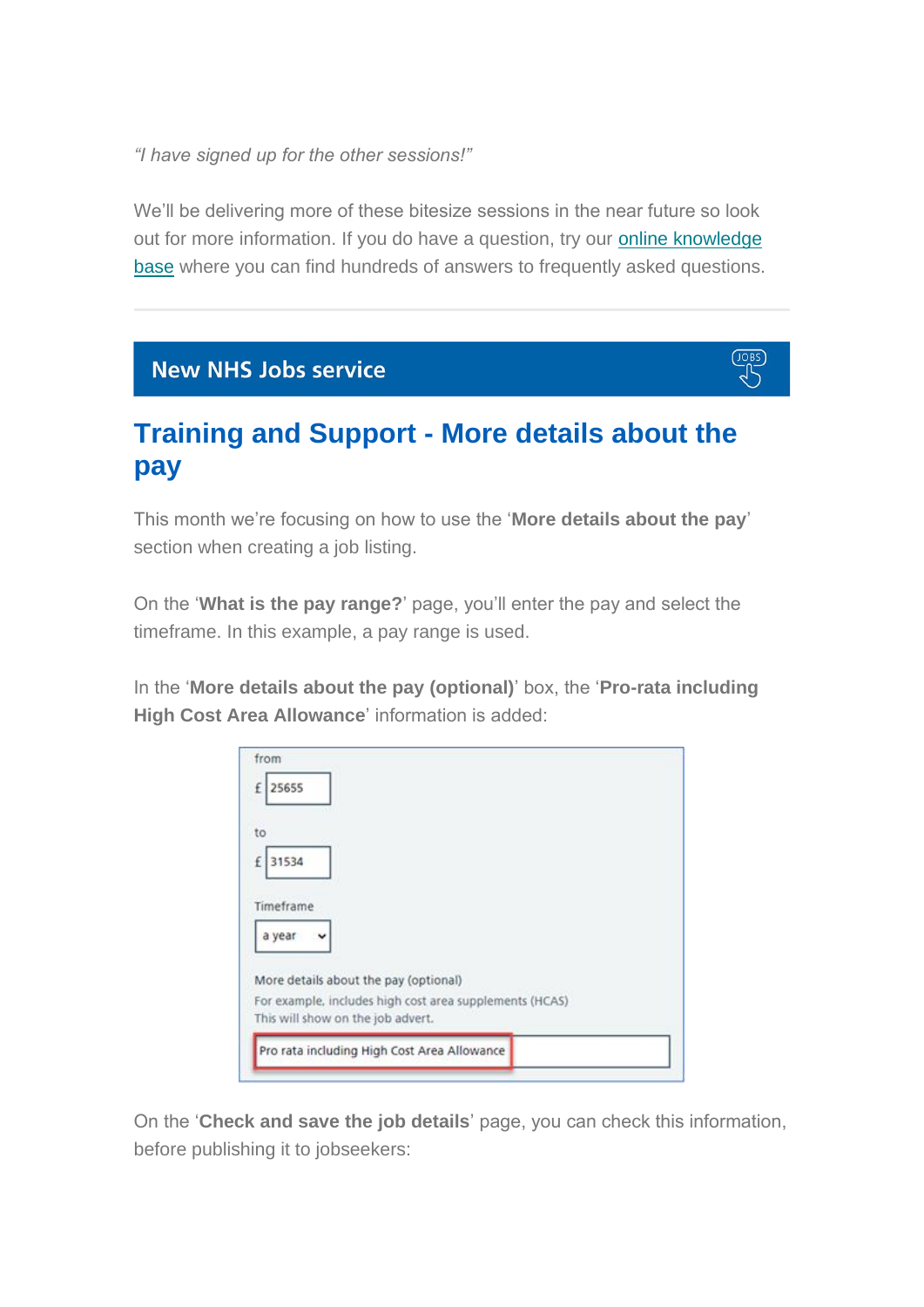On the '**Check and save the job details**' page, you can check this information, before publishing it to jobseekers:

| Payscheme   | Agenda for Change       |
|-------------|-------------------------|
| <b>Band</b> | Band 5                  |
| Pav         | £25655 to £31534 a year |

### **Help and support**

To find out more information, go to the '**How to create a job listing in NHS Jobs - Add the details of the job**' user guide from the '**Create a job listing**' section of the ['Help and support for employers'](https://www.nhsbsa.nhs.uk/new-nhs-jobs-service/help-and-support-employers) webpage.



### Click the button above to get in touch and tell us about your experience using NHS Jobs.